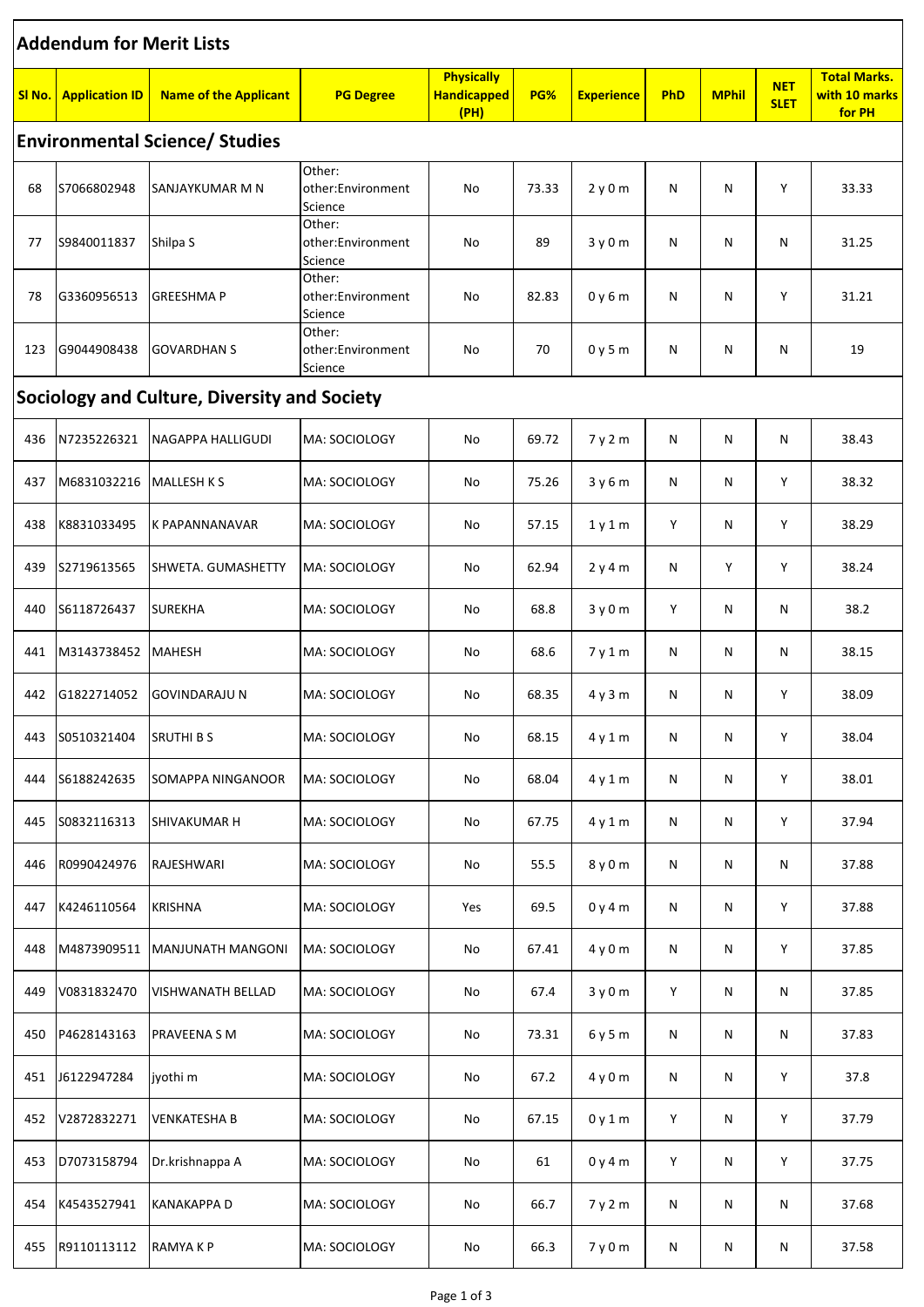| SI No. | <b>Application ID</b> | <b>Name of the Applicant</b>        | <b>PG Degree</b> | <b>Physically</b><br><b>Handicapped</b><br>(PH) | PG%   | <b>Experience</b> | PhD       | <b>MPhil</b> | <b>NET</b><br><b>SLET</b> | <b>Total Marks.</b><br>with 10 marks<br>for PH |
|--------|-----------------------|-------------------------------------|------------------|-------------------------------------------------|-------|-------------------|-----------|--------------|---------------------------|------------------------------------------------|
| 456    | S2643908026           | Shambulinga A Bennur                | MA: SOCIOLOGY    | No                                              | 72.22 | 3y4m              | ${\sf N}$ | N            | Υ                         | 37.56                                          |
| 457    | S1139023686           | <b>SUNANDA S</b>                    | MA: SOCIOLOGY    | No                                              | 60    | 7 y 5 m           | N         | N            | $\mathsf{N}$              | 37.5                                           |
| 458    | M5672933205           | Manjula K E                         | MA: SOCIOLOGY    | No                                              | 72    | 3y5m              | N         | N            | Υ                         | 37.5                                           |
| 459    | M5871526911           | MANJULA BHAVIKATTI                  | MA: SOCIOLOGY    | Yes                                             | 55.88 | 4 y 6 m           | N         | N            | N                         | 37.47                                          |
| 460    | S3561533695           | SNEHA.C                             | MA: SOCIOLOGY    | No                                              | 71.3  | 3y6m              | N         | N            | Υ                         | 37.33                                          |
| 461    | S1608639353           | SHILPA A.L                          | MA: SOCIOLOGY    | No                                              | 70.35 | 6 y 7 m           | N         | N            | N                         | 37.09                                          |
| 462    | S1497527244           | <b>SUNITHA Y S</b>                  | MA: SOCIOLOGY    | No                                              | 64.15 | 7y0m              | ${\sf N}$ | N            | N                         | 37.04                                          |
| 463    | N5773026555           | NANJAMARI K                         | MA: SOCIOLOGY    | No                                              | 63.9  | 3y3m              | Y         | N            | N                         | 36.98                                          |
| 464    | N5773005042           | NANJAMARI K                         | MA: SOCIOLOGY    | No                                              | 63.9  | 3y3m              | Y         | N            | $\mathsf{N}$              | 36.98                                          |
| 465    | P3909739801           | PAKKIRAPPA N                        | MA: SOCIOLOGY    | No                                              | 69.8  | 2y6m              | Y         | N            | N                         | 36.95                                          |
| 466    | V3242625153           | VIJAYALAXMI HIPPARAGI               | MA: SOCIOLOGY    | No                                              | 63.5  | 4y8m              | N         | Y            | $\mathsf{N}$              | 36.88                                          |
| 467    | P1557846974           | Pushpa Agadi                        | MA: SOCIOLOGY    | No                                              | 63.45 | 1y0m              | Y         | Y            | $\mathsf{N}$              | 36.86                                          |
| 468    | P7017250804           | PUNEETA DEVIDAS HARAK MA: SOCIOLOGY |                  | No                                              | 75    | 6 y 0 m           | N         | N            | N                         | 36.75                                          |
| 469    | G5170534775           | <b>GEJJELLI PEERAVALI</b>           | MA: SOCIOLOGY    | No                                              | 74.83 | 3y3m              | N         | N            | Y                         | 36.71                                          |
| 470    | S3058029539           | <b>SHIVALINGAPPA R</b>              | MA: SOCIOLOGY    | No                                              | 74.13 | 6y0m              | N         | N            | N                         | 36.53                                          |
| 471    | K5585808197           | <b>KANCHANA B C</b>                 | MA: SOCIOLOGY    | No                                              | 74    | 6 y 0 m           | N         | N            | N                         | 36.5                                           |
| 472    | N2425028949           | <b>NANDINI</b>                      | MA: SOCIOLOGY    | No                                              | 73.45 | 2y2m              | Y         | N            | N                         | 36.36                                          |
| 473    | S6029310012           | SHASHIKALA T                        | MA: SOCIOLOGY    | No                                              | 73.3  | 2y0m              | Υ         | N            | $\mathsf{N}$              | 36.33                                          |
| 474    | A6011334773           | <b>ASHVINI P R</b>                  | MA: SOCIOLOGY    | No                                              | 72.86 | 6 y 0 m           | ${\sf N}$ | N            | $\mathsf{N}$              | 36.22                                          |
| 475    | N0626224204           | <b>NANDINIL</b>                     | MA: SOCIOLOGY    | No                                              | 84.76 | 2y3m              | N         | N            | Υ                         | 36.19                                          |
| 476    | H5862834207           | HAGALURAPPA                         | MA: SOCIOLOGY    | No                                              | 72.22 | 6 y 1 m           | N         | N            | N                         | 36.06                                          |
| 477    | T0274509327           | Triveni Vishnu Shet                 | MA: SOCIOLOGY    | No                                              | 72.16 | 6 y 1 m           | N         | N            | N                         | 36.04                                          |
| 478    | R7897925950           | RAMESHA B                           | MA: SOCIOLOGY    | No                                              | 72.08 | 3y0m              | N         | N            | Υ                         | 36.02                                          |
| 479    | A9109915653           | <b>ANNAPPA PUJAR</b>                | MA: SOCIOLOGY    | No                                              | 60    | 7y1m              | ${\sf N}$ | N            | N                         | 36                                             |
| 480    | H7569534437           | <b>HUSENAPPA</b>                    | MA: SOCIOLOGY    | No                                              | 71.9  | 3y1m              | N         | N            | Υ                         | 35.98                                          |
| 481    | S6470252359           | <b>SACHIN</b>                       | MA: SOCIOLOGY    | No                                              | 65.85 | 0y5m              | Υ         | Y            | $\mathsf{N}$              | 35.96                                          |
| 482    | P4829201180           | Poornima Hiremath                   | MA: SOCIOLOGY    | No                                              | 71.79 | 3y0m              | N         | N            | Υ                         | 35.95                                          |
| 483    | T3463413400           | THIPPESWAMY N B                     | MA: SOCIOLOGY    | No                                              | 71.72 | 2y8m              | N         | N            | Υ                         | 35.93                                          |